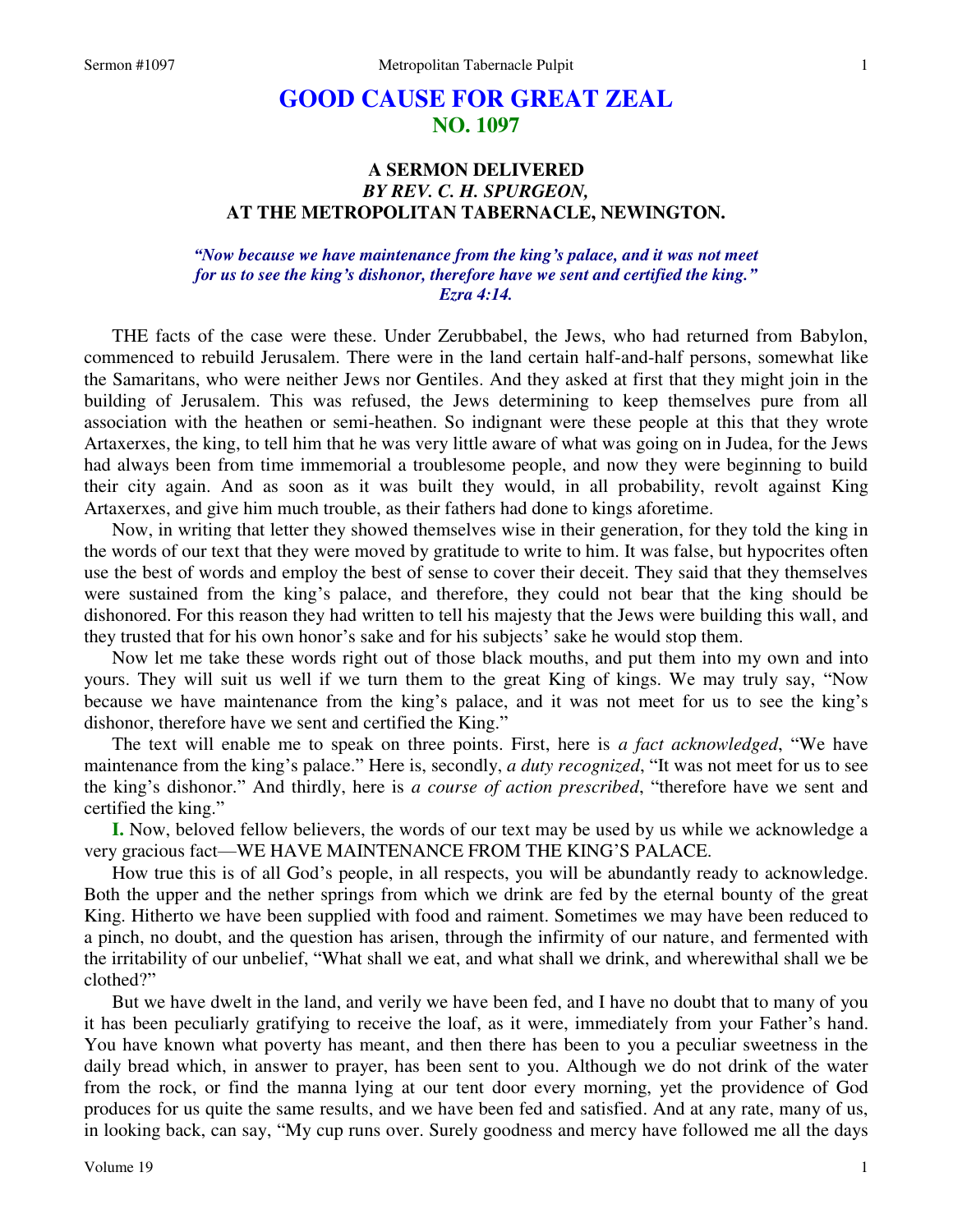of my life." Hence we have to now, even in temporal things, been made to feel that we have been maintained from the King's palace.

But it has been in spiritual things, beloved, that our continual experience of the King's bounty has been most notable. We have a new life, and therefore we have new wants and new hunger and a new thirst, and God has maintained us out of His own palace as to this new life of ours. O beloved, we have had great hunger at times after heavenly things, but He has "satisfied our mouth with good things," and our youth has been "renewed like the eagles." We have had huge wants, bottomless deeps of need we have had. And yet, great God, the treasures of Your grace have been everlasting mines, deep as our helpless miseries were, and boundless as our sins.

Why, sometimes we have been drawn aside from our steadfastness, and we have wanted mighty grace to set us on our feet again, and to make us once more "strong in the Lord and in the power of His might," and we have had it, have we not? We have sought it, and we have found it. Our shoes have been iron and brass, and as our days so has our strength been. Up till this moment we have found that underneath us are the everlasting arms. In looking back upon all the way wherein the Lord our God has led us, we can sing of the beginning of it, we can sing of the middle of it, and we believe we shall sing of the end of it, for all through we have been maintained out of the King's palace. This is matter of fact both as to things temporal and things spiritual.

Beloved, it is a great mercy that you and I have been maintained out of the King's palace as believers, because where else could we have been maintained? Where else, I ask you? As to spiritual things, to whom could we go but unto Him who has been so good to us? What empty wells ministers are, if we look to them. If we look to their Master, then "the rain also fills the pools," and we find that there is supply in the preached Word for our consolation.

But have you not often known what it is to find that even God's servant under whom you have been fed, does not meet your case? He is meeting the case of hundreds of others, perhaps, but somehow he misses you. There is no food for your soul. Ay, and the books you once read with so much comfort appear to have lost their flavor, their aroma, and their sweet savor, and I may add, even the Word of God itself, though it is unchanged, appears to be changed sometimes to you.

But God, the God of Israel, your God, oh, how graciously has He still supplied you! "All my springs are in You," my God, and had they been elsewhere, they long ago had failed. Who else could supply our needs but JEHOVAH? As the king of Israel said to the woman in the famine of Samaria, "If the LORD do not help you whence can I help you, out of the barn-floor or out of the winepress?" There is no help for the child of God if his heavenly Father should shut the granary door. If out of the King's palace there came no portions of meat in due season, we might lay us down and die of despair. Who could hold us up but God? Who could guide us but God? Who could keep us from falling into perdition but God? Who could from hour to hour supply our desperate wants but God? Is it not, then, right well for us abundantly well—that we have had our maintenance from the King's palace?

While we turn over this very sweet thought, we may remember that our maintenance from the King's palace has cost His Majesty dear. He has not fed us for nothing. We do not know what was the expenditure in gold of King Solomon every day to supply all his court with wine and oil, with meal and fine flour, with sheep and fat oxen, harts and roebucks, venison and fatted fowl. But we do know that Solomon's cost was nothing at all compared with the vast expense at which we are sustained by the munificence of God. It cost Him His own dear Son at the very first. We would not have begun to live if He had spared His Son, and kept Him back from us.

But the choicest treasure in heaven, the Koh-I-Noor of God's regalia, He was pleased to spend for our sakes that we might live. And ever since then we have been fed upon Jesus Christ Himself. No other food would be adequate to our necessities. His flesh is meat indeed. His blood is drink indeed. This is the most royal dainty conceivable, for a soul to feed upon the Son of God. And yet we have fed upon Him these many years. Let us bless and magnify our bounteous God, whose infinite favor has thus supplied our wants.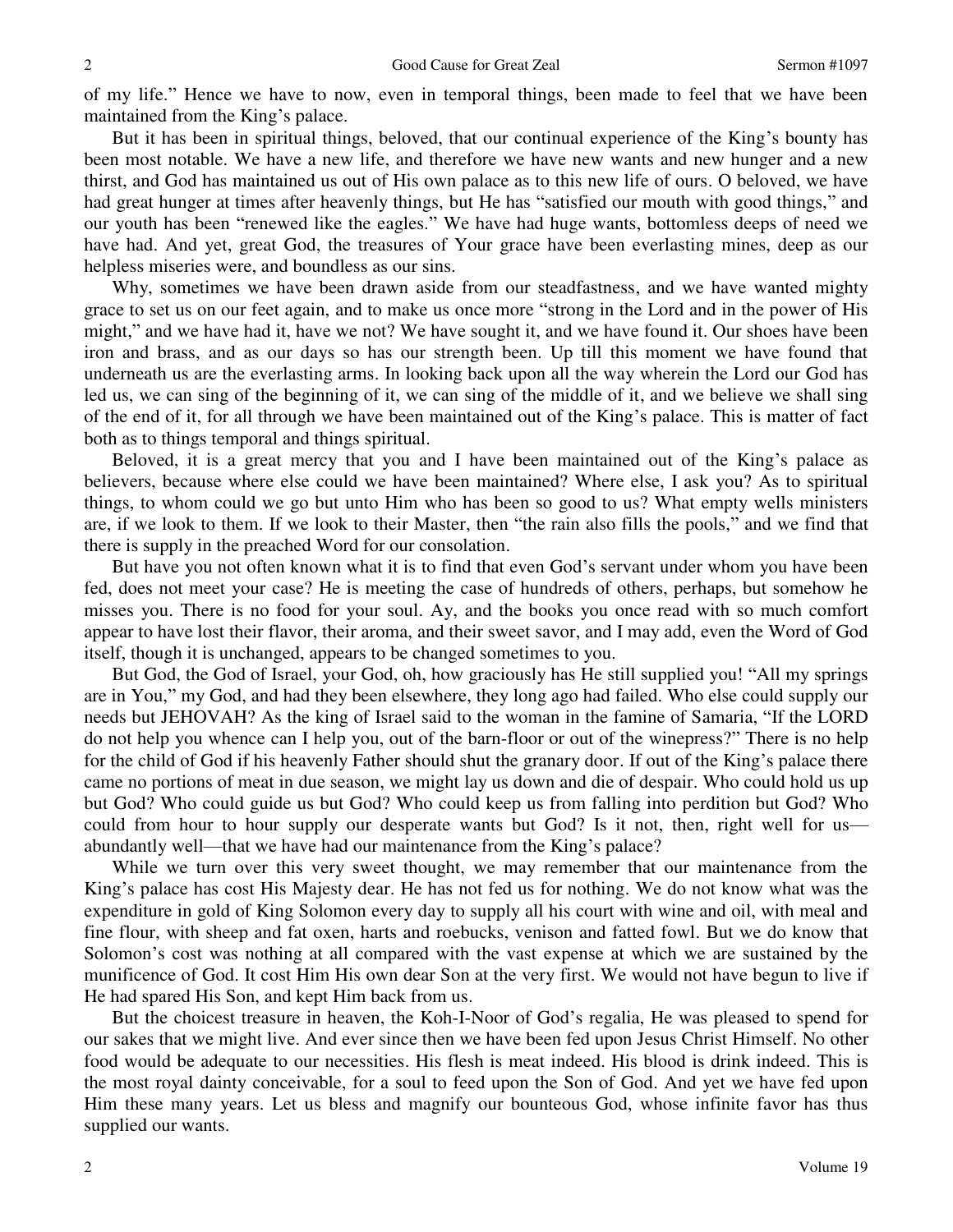### Sermon #1097 Good Cause for Great Zeal

But while He spares nothing for us, but gives everything to us, let us not meanly keep back anything from Him. With such a generous God, generosity seems to be so natural that it ought to be spontaneous. The highest—the most ardent—form of service would seem to be but a trifling recompense for the immense expense which the Lord has been at in supporting us these many years.

May I ask you to think over the kind of portion and maintenance you have had from the King's palace? Such thoughts will stir your gratitude. Beloved, we have had a bountiful supply. God has never stinted us. As the sun throws out his wealth of heat and light, and does not measure it by the consumption of men, but throws it broadcast over all worlds, even so does God flood the world with the sunlight of His goodness, and His saints are made to receive it in abundance. If you have ever been stinted, it is not by God. You have stinted yourself.

Our receptive faculty may be small, but His giving disposition is abundant. Floods of mercy, oceans of love, has He poured out for us. O, what a bountiful maintenance have we had! Enough and to spare. Our imagination could not have conceived greater wealth than is ours in the covenant of grace. For all things are yours—the gift of God. God being ours, the infinite is ours. The omniscient is ours. The omnipotent is ours. O, what a bountiful portion we have!

And we have had an unfailing portion. As there has been much of it, so it has always come to us in due season. Times of need have come, but the needed supply has come too. If there be any believer here who has aught to testify against his God, let him do it. Have you ever rested on Him, and found Him fail you? Did you ever trust Him in vain? Are His promises false? Has He left you in the deep waters? When you passed through the fires, did the flames kindle upon you? Have you found your God a wilderness? Has He been barrenness in the day of your extremity?

No, beloved, our God has been bountiful, and He has continued His bounty—not good by fits and starts, but ever gracious to us. I am fain, if this were the proper place, to stop and tell what I know of this. But then, surely, many older saints here might interrupt me, and say, "Let me speak of it." I remember once trying to speak of the great goodness of God in the pulpit, when my venerable grandfather, who is now in heaven, was sitting behind me. He pulled my coattail, and bade me stop, for he thought he could talk upon that better than I could. And indeed, he could, because of his deep experience of the faithfulness of the living God. It is a great delight and benefit to younger men to hear their grey-headed sires stand up and say what they have known, and what they have proved of God's eternal goodness. But I think we can say, whether young or old, if we have known His name a few years,

> *"When trouble, like a gloomy cloud, Has gathered thick and thundered loud, He near my soul has always stood, His lovingkindness, oh, how good!"*

He has been a faithful friend to us. We have been right well maintained from the King's table.

While the supply has thus been bountiful and continuous, it has ennobled us. For consider how great a thing it is, to be supported from a king's palace. But it is the greatest of all privileges to be living upon the bounty of the King of kings, "Such honor have all the saints." Even the feeble Mephibosheths who are lame in their feet shall eat at the King's table. The Lord Jesus, the good Shepherd, makes all His little ones to be like the ewe lamb of the parable which was fed out of the man's own cup, and did lie in his bosom. Even those who are weakest and meanest have this high honor—to be supplied by royalty itself with all that they need.

Lift up your heads, you that hang them down. You poor desponding saints who think yourselves less than the least of all, you are, every one of you, King's sons. You are all gentlemen commoners upon the King of kings. Your diet is better than that of the angels. God will sooner let Gabriel starve than you.

> *"Never did angels taste above, Redeeming grace and dying love."*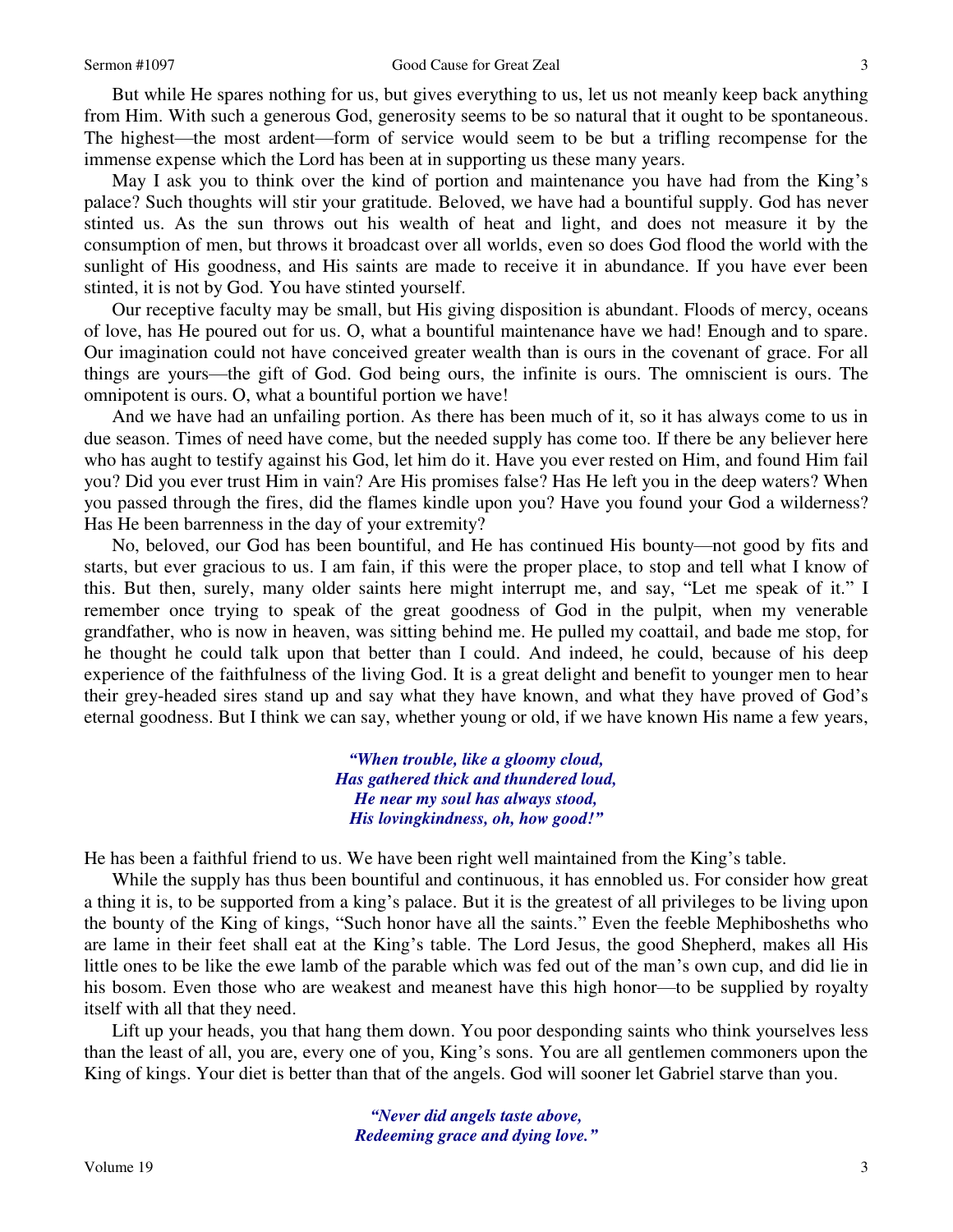Yet that is your daily bread, your morning meal, and evening feast. Be glad. Have you little of temporal good? Well, but your Father sends it to you. Do you mourn that you have so little spiritual good? Bless Him that you have any, for it is God who sends you it. You would have had none if it were not for His infinite grace. Therefore praise Him for what you have, and confidently ask Him for more.

And there is reason for good cheer in this, dear friends, that we have such a soul-satisfying portion in God. A soul that gets what God gives him has quite as much as he can hold, and as much as he can want. He has got a portion that might well excite envy. If the world did but know how happy and blessed Christians are, they would count them up in the royal family, and they would envy them beyond all others.

There is nothing in the worldling's estate to envy. The more he has, the worse it will be for him to leave it. His fine gardens and lawns and parks will make it hard to die. The greater his earthly honor, the worse will be his eternal dishonor. It must be to him a horrible thing to have had such a high soar, and then to have all the greater fall because of it. "Fret not yourself because of evildoers, neither be you envious because of the prosperity of the wicked." What, after all, becomes of him that prospers in his way? "I have seen the wicked in great power, and spreading himself like a green bay tree; yet he passed away, and lo, he was not: yea, I sought him, but he could not be found." The place that has known the ungodly, and the lands they have called by their own name, soon become oblivious of their memory. Their record has perished quickly, and they themselves have gone back "to the vile dust from where they sprang."

But you have eternity to be your heritage! You have heaven to be your portion! The few drops of gall that are in your cup today shall soon be rinsed out, and it shall be full of the nectar of celestial thrones. Be you content now with your brown bread, and hard fare a little while, for you shall eat the delicacies of angels. Yes, and by faith you do even now feast upon the fat things full of marrow, and the wines on the lees well-refined, which your God sends to you from the King's palace. Let us rejoice, dear brethren, if any of us are downcast tonight, for our maintenance is from the King's palace, and what can we want more?

> *"Father, I wait Thy daily will. Thou shalt divide my portion still. Grant me on earth what seems Thee best, Till death and heaven reveal the rest."*

Thus we acknowledge the fact with lively interest and devout gratitude, "We have maintenance from the king's palace."

**II.** Now, secondly, here is A DUTY RECOGNIZED, "It was not meet for us to see the king's dishonor."

No doubt you will see the force of the argument without need of much explanation. It is good reasoning. If they were fed from the king's palace, it was not meet that they should stand by and see the king dishonored. The reasoning comes home to us. If we are so favored—we, who are believers—with such a choice portion, it is not meet for us to sit down and see our God dishonored. And here I will notice some things which dishonor God, and which we are bound not to put up with.

By every sense of propriety we are bound not to see God dishonored by ourselves. It is well to begin at home. Are you doing anything that dishonors your God, professor—anything at home, anything in your daily avocation, anything in the way of conducting your business? Is there anything in your conversation, anything in your actions, anything in your reading, anything in your writing, anything in your speaking that dishonors God?

Seeing that you are fed from the King's table, I beseech you, let it not be said that the King got damage from you. If there be a traitor, let him be found somewhere else, but not among the Lord's own chosen. You are bought with blood, will you trample on that blood? The Crucified One died for you, will you crucify Him afresh, and put Him to an open shame? You will soon be where Jesus is. Would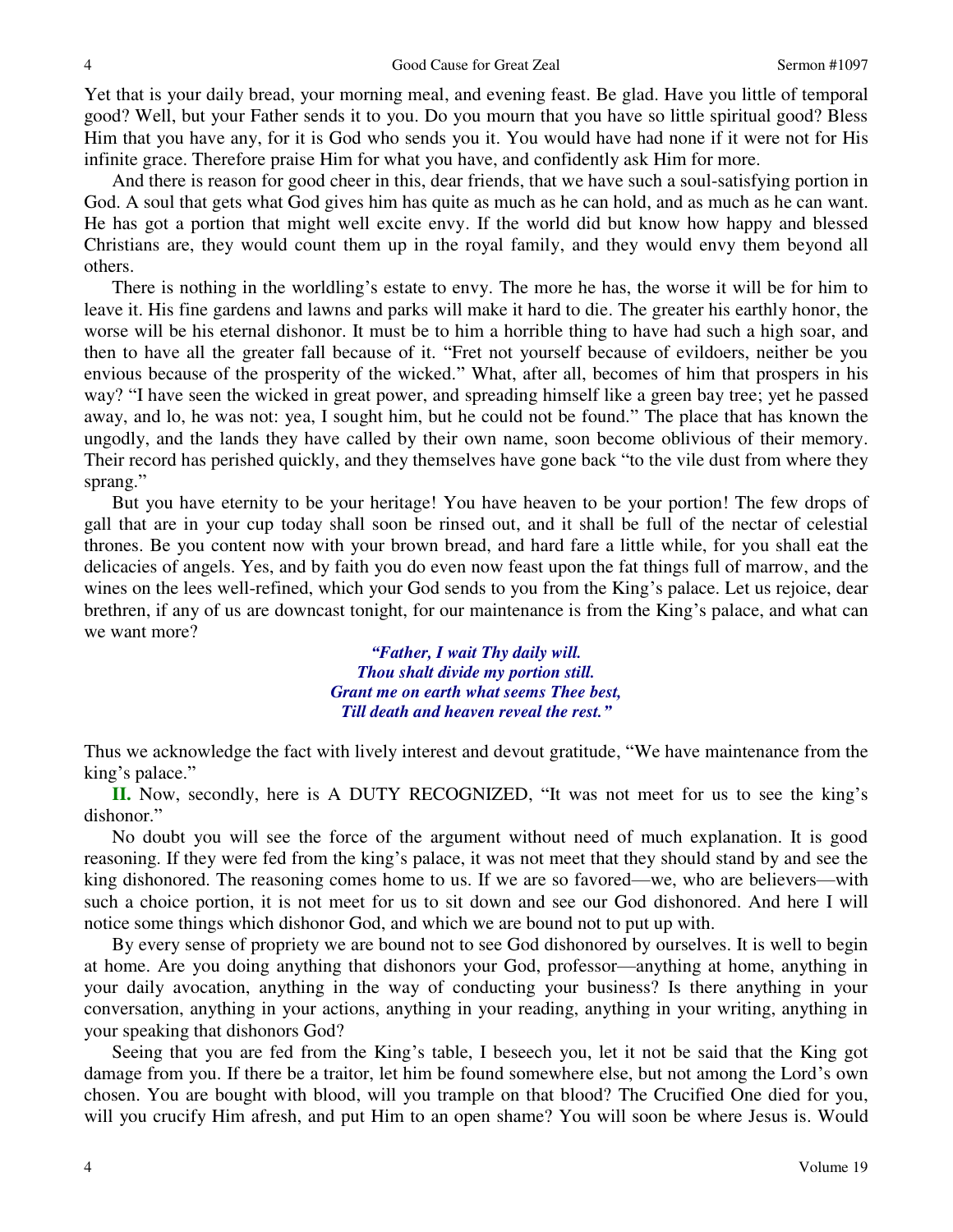#### Sermon #1097 Good Cause for Great Zeal

you blush to see His face, and to stand in His presence? What, and shall it ever be said that you do bring dishonor upon Jesus? God has given you a portion above the angels, and will you fill the devils' mouths with laughter, and cause them to have whereof to glory against God? That be far from you, my brother! The Lord grant us grace to feel that if we are maintained from the King's palace, it is not meet for us to cause the King dishonor!

Perhaps that dishonor may come from those who dwell under our roof, and live in our own house. I charge you who are parents and masters to see to this. Do not tolerate anything in those over whom you have control that would bring dishonor to God. Remember Eli. He did not restrain his sons and they behaved shamefully. They were the minister's sons, and because they were not restrained, God overthrew Eli's house, and did such terrible things that the ears of him that hears thereof might well tingle. Joshua said, "And for me and my house, we will serve the LORD." We cannot impart to our children new hearts, but we can see to it that there shall be nothing within our gates that is derogatory to the religion of Jesus Christ. I charge you, see to it.

But you cannot control your children, you say. Then the Lord have mercy upon you It is your business to do it, and you must do it, or else you will soon find they will control you*.* And no one knows what judgment will come from God upon those who allow sin in children and servants to go unrebuked. No, if we are maintained from the King's palace, let us not see the King's dishonor.

Let the same holy jealousy animate us among those with whom we have influence—as for instance, amongst those who wish to be united with us in church fellowship. It is the duty of every church to try, as far as it can, to guard the honor and dignity of King Jesus against unworthy persons, who would intrude themselves into the congregation of the saints, of those who are called, and chosen, and faithful. We are deceived, and always shall be, for the church never was infallible. But still let no negligence of our practice supplement the infirmity of our judgment.

Because ungodly men will creep in unawares, we are not, therefore, to connive at their entrance. To allow persons to come to the communion table who do not even profess to be born again is a clear act of treason against the King of kings. To receive into our membership persons of unhallowed life, unchaste, unrighteous—of licentious life and lax doctrine, such as know not the truth as it is in Jesus—would be to betray the trust with which Christ has invested in us. That must not be, and every church member is bound to do his best to guard the church against that which would render her unclean in the sight of God. If you are maintained from the King's table, it is not meet that you should see the King's dishonor.

Under what sacred obligations do we stand to maintain the statutes and testimonies of the Lord. And oh, how the King is dishonored by the mutilation and misrepresentation of His Word! Therefore, dear brethren, we are always bound to bear our protest against false doctrine. I am sometimes accused of saying sharp things. The charge does not come home to my conscience with very great power. If anybody said I spoke smooth things, I think it would oppress me a great deal more. As long as there are evils in this world, God's ministers are bound to protest against them. That man, who as he goes through the world, can say, "Hail, fellow, well met!" with everybody, and extol the modern Diana of charity universal charity, false charity, charity towards the false—that man, when he comes to stand before his Maker, will find it hard to give in his account.

In these days, when nobody believes anything, when everybody has subscribed to the belief that black is white, and white black, and colors are nothing at all but imaginary distinctions, it is time that somebody should believe something*.* And a little sharpness of speech might not only be excused, but commended if we had but men who spoke what they did know, and testified honestly to the truth which they had received.

Everyone here present, who is maintained from the King's palace, is bound to fight against every doctrine which insults the King. When I see a man pretending to be a priest, and assuming that he has power to forgive sins, and to dispense pardons and indulgences, were I not to do my best to unmask the deceiver and to speak against his imposition, I might be accounted accessory to his crime, chargeable with his guilt, and be made partaker of his condemnation. Therefore, let every Englishman, let every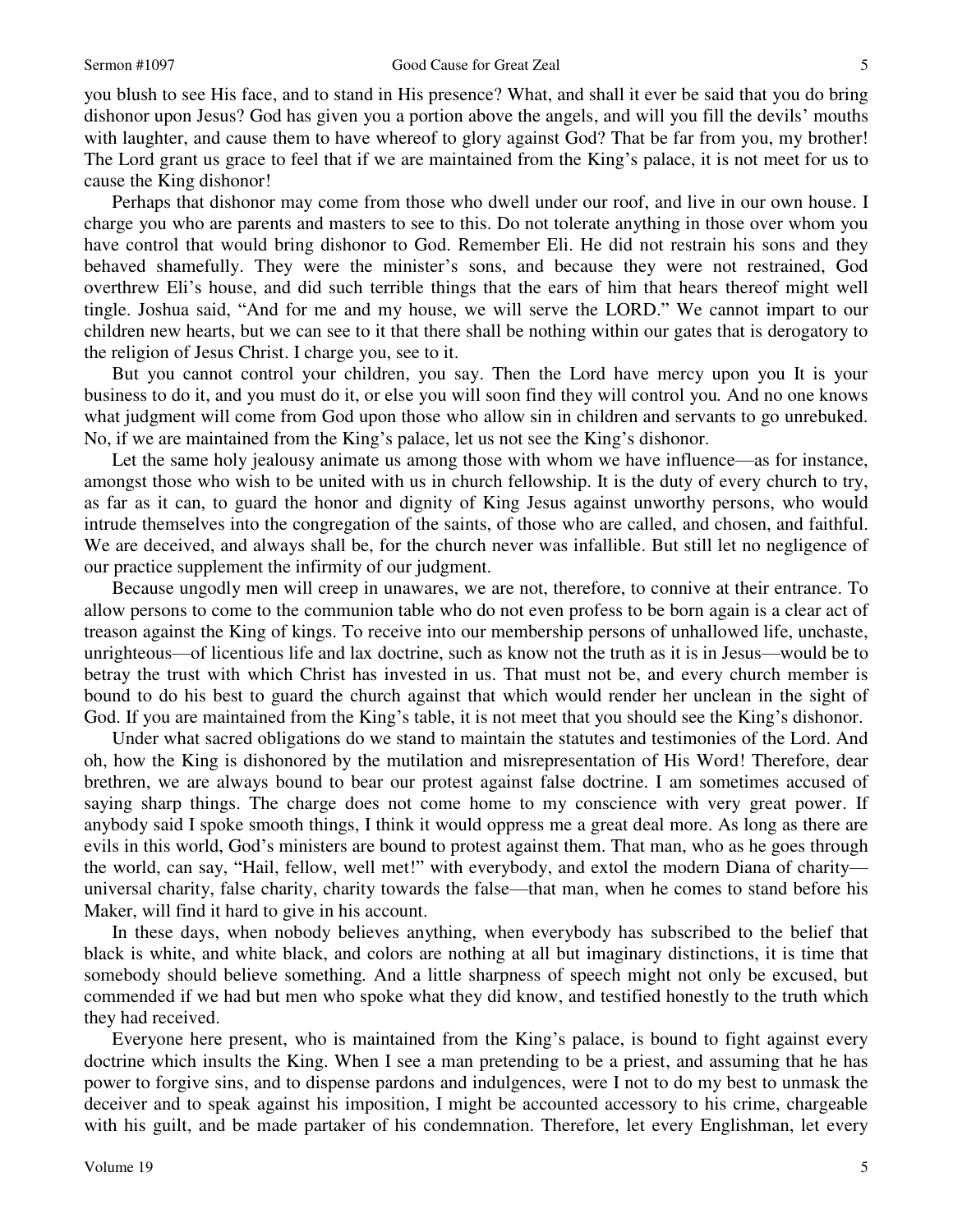Protestant, and above all, let every Christian denounce priestcraft of every sort, and in every church, whether among Romanists, Anglicans, or Dissenters. Down with it! There is only one Priest and He is in heaven. And none of us have any power to offer any sacrifice for sin, or any power to absolve our fellow-men. Whether you accuse us of being censorious or not, the profanity appalls us, the duplicity that is taken in by it amazes us, and the sincerity with which we love the Gospel inflames us to make our protest heard. If we do not speak out about this crying perversion of the truth, we ought to be ashamed of ourselves!

Then there be some in these days who deny the divinity of Christ, and there can be no terms of peace between us and them. I remember a remark of a Unitarian doctor, which I thought eminently correct. He said of a certain Calvinist, who was accused of speaking sharply against Unitarians, "Quite right and so he ought, because if the Calvinist be right, the Unitarian is not a Christian at all, but if the Unitarian be right, the Calvinist is an idolater, because he worships one who is a man, and is not the Son of God."

If what we hold be true, it is not possible that the man who denies the Deity of Christ can be a Christian, nor can there be for him a hope of salvation. He deliberately refuses the only way of escape from the wrath to come. I can understand a man getting to heaven as a Roman Catholic, notwithstanding all his errors, because he believes in the divinity of Christ, and relies on the expiatory sacrifice of His death, with whatever superstitions his creed may be overlaid.

But I cannot understand, nor do I believe, that any man will ever enter those pearly gates who, in doubting or discrediting the deity of our blessed Lord and Savior Jesus Christ, renounces the sheetanchor of our most holy faith, and dares to face his maker without a Counselor, without an Advocate, without a plea for His mercy! It is time we said so and spoke out plainly. This is no theme for trifling. Courtesies are thrown away upon antagonists whose cause is treason. Nor are we the men who should practice reserve, for if we are maintained from the King's palace, we are cowards if we do not stand up for our King.

Then there have been attacks made in modern times upon the doctrine of substitution. If the doctrine of substitution be not true, I am a lost man, therefore, tooth and nail, will I fight for it. No other hope beneath the skies have I, except in the expiatory substitution of the Lord Jesus Christ. If He did not suffer in my stead, the just for the unjust, then flames of hell must be my portion. Therefore I can never give up that truth, for it is giving up my own salvation. But it has been revealed, and I cling to it with the most implicit credit. Do you tell me that "modern thought" assails it? How, and with what weapons, I ask? Is it with argument, with proof, or with any counter-suggestion? Oh, no, it is merely met with vague questionings, idle quibbles, and impertinent sneers—a style of answer that affects much, though it affirms nothing. I pray you, brethren, wherever you are, defend this fundamental doctrine of our most holy faith—that the Lord Jesus Christ has laid down His life to make atonement for the sins of His people.

Or should we be confronted with any other form of false doctrine, or should we be haunted with any kind of skepticism—(skepticism! an anomalous thing, which is without form and void)—are we to stand with mealy mouths, and say, "Yes, brethren, you are of that opinion, and I am of the other"? Nay, but opinion is light as a bubble, when judgment is pronounced by the supreme court from which there is no appeal.

What think you? Is there no fact? Is there no truth? Is the Word of God, "yea" and "nay"? Has it come to this, that it is to be shuffled like a pack of cards, or shaped like a nose of wax as every man may please? Oh, no! By the ever-living God there is truth somewhere, and that truth we will find out if we can, and having found it, we will hold it fast. Let us, in the day of battle, use our standard, and if our arm be smitten off, we hope the standard will not fall, but that others will be found to hold it up as there were in the brave days of yore—when our fathers burned at the stake for these things, or went to the galleys, or perished amidst the Alps, sooner than the truth of God's own Word should be without witnesses among the sons of men! Bear none of these things in your hearts with tolerance, but hold fast to the things which you have been taught, and hold them fast in faith and love to Christ Jesus.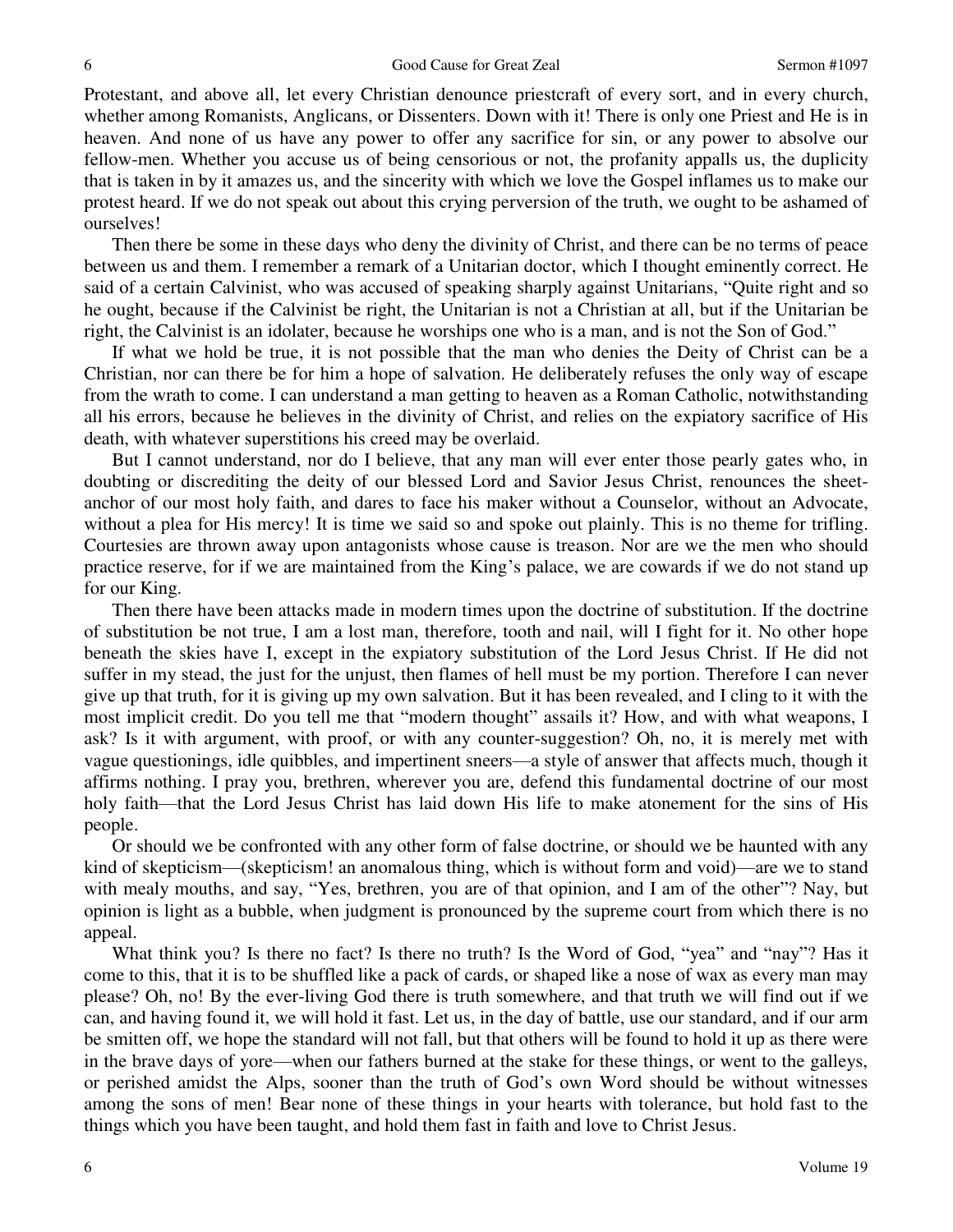#### Sermon #1097 Good Cause for Great Zeal

Those who have their maintenance from the King's palace ought not to allow the Lord to be dishonored by a neglect of His ordinances. Brethren, I charge you who are believers, the Lord Jesus has given you only two symbolic ordinances. Take care that you use them well. Follow Him in what He did, when He said, "Thus it becomes us to fulfill all righteousness." Be baptized in His name. Follow Him to the communion table. He said, "This do you, as often as you drink it, in remembrance of me." Be obedient, I pray you, to His gracious Word, and suffer not the King's precept to be trifled with.

Again, if we are indeed His courtiers, let us take care that He be not dishonored by a general decline of His church. When churches go to sleep—when the work of God is done deceitfully—for to do it formally is to do it deceitfully—when there is no life in the prayer meeting—when there are no holy enterprises afloat for the spread of the Redeemer's kingdom, then the world says, "That is your church! What a sleepy set these saints are!" O let not the King be thus dishonored. Brethren bestir yourselves! May this church never settle upon its lees, or fall into slumber as it grows older. May God grant it may grow more earnest! May there be ever here regiments of stalwart men who shall fight for King Jesus, and not be ashamed, and may the church be full of life and vigor till Christ Himself shall come. When we sleep with our fathers, may there be others found better than we are to maintain the cause and crown rights of King Jesus.

And oh, dear friends! how can we tolerate it that so many should dishonor Christ by rejecting His Gospel? We cannot prevent their doing so, but we can weep for them. We can pray for them. We can plead for them. We can make it uncomfortable for them to reflect that believers are loving them, and yet they are not loving the Savior. If you are fed from the King's palace, it is not meet that you see the King's dishonor with dry eyes. If you hear a man swearing in the streets, mourn and lament it. If you see the Sabbath desecrated, grieve over it. If you behold drunkenness, do not laugh at it. If you hear lascivious songs, do not smile at them. Everything that is evil should be painful to a believer, and it ought to be an incessant sorrow to us that souls are perishing.,

## *"Did Christ o'er sinners weep, And shall our cheeks be dry?"*

Privileged as you are, beloved, you ought to love your Master so that the slightest word against Him should provoke your spirit to holy jealousy.

**III.** Our last point is this—A COURSE OF ACTION PURSUED—"Therefore," says the text, "have we sent and certified the king." How shall we do that? Doubtless we act as it well becomes us, when we go and tell the Lord all about it. "Certified the king"! but does He not know? Are not all things open to Him from whom no secrets are hid? Ah, yes, but when Hezekiah received Rabshakeh's blasphemous letter, he took it and spread it before the Lord*.* It is a holy exercise of the saints to report to the Lord the sins and the sorrows they observe among the people—the griefs they feel, and the grievances they complain of—to spread before Him the blasphemies they have heard, and appeal to Him concerning the menaces with which they are threatened.

Yea, you may report to the Lord the false doctrine that is preached, and the foul sophistry that is printed in these days. Such plain statements might become mighty pleas with God that He should arise, assert His cause, and do His own work. Lord, You know that this day the deity of your Son has been insulted. The inspiration of Your Word has been denied, the power of Your Holy Spirit has been ridiculed, Your eternal love has been denied, Your infinitely blessed sovereignty has been scoffed at. The atoning blood has been made a subject of contempt. Arise, O God, plead Your own cause!

Behold, all over the world men are mad upon their idols! They give themselves to this falsehood and to the other lie. O God of truth, arise and avenge Yourself! Have You not said, "Ah, I will ease me of my adversaries"? Do this, then. Give glory to whom glory is due, and let not the name of Jesus be forever cast out as evil by ungodly men. This ought to be the constant pleading of the church, "Shall not God avenge his own elect, which cry day and night unto him?" O, it ought to be. Day and night cry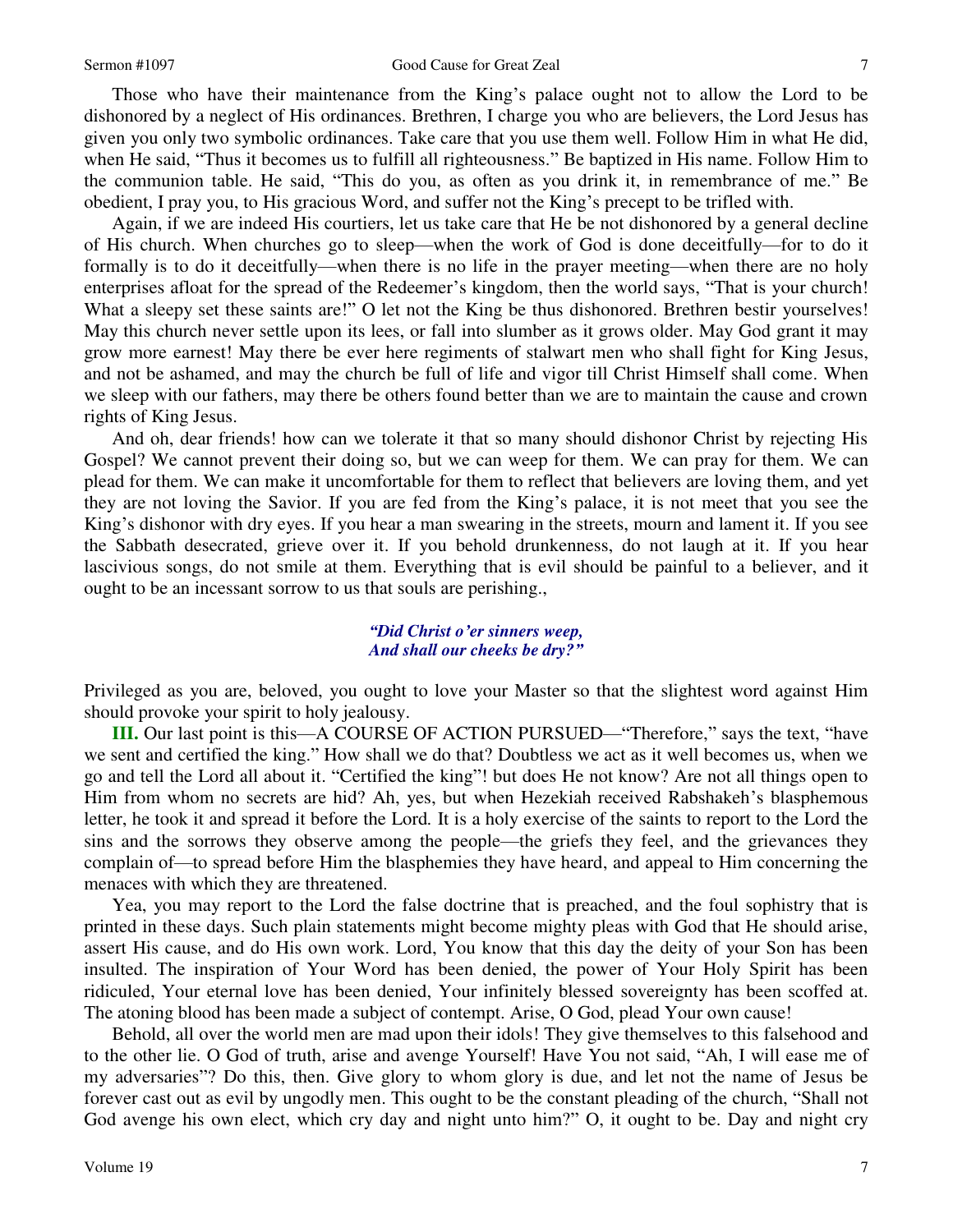about all this. The sin of this London, oh, if we felt it, it would weigh us down. The drunkenness of London, the lust of London, the oppression of London, the wickedness of every shape that reeks, as from a dunghill, from this great city! O God, will You always bear it? Will You not rise and change all this? Will You not give power to Your Gospel, that a gracious reformation may be made? Tell the Lord about it! Certify the King!

After those people had certified the king, they took care to plead with him. As I have already told you, they apprized him that the city of Jerusalem was a very troublesome city, and therefore it ought not to be rebuilt. Plead with God. Plead with God. Plead with God! That praying is poor shift that is not made up of pleading*.* "Bring forth your reasons," says the Lord. Bring forth your strong arguments.

O, what prayers were those of John Knox, when he seemed to say to God, "Save Scotland for this reason—for that reason—for another reason—for yet one more reason"—the number of his motives still multiplying with the fervor of his heart. So did he labor with God as though he pleaded for his life, and would not let Him go until he had gained his suit for Scotland. Why, Scotland's knowledge of the truth is due doubtless, beyond everything else to John Knox's prayers, which even now are ringing in heaven. He "being dead, yet speaks."

O, for men of that caliber and that mind in this country, thus to plead for London! O, what a gem would London be in Christ's crown! If Christ had but London, surely out of this great city, which is the very heart of the world in many respects, there would go streaming forth rivers of health, and life, and blessing to the utmost ends of the earth. Spread London's case, then, before God and plead with the Most High.

And when you have done it, do not go away and make your prayers into a lie by contrary actions, or by refraining from any action at all. He who prays hard, must work hard, for no man prays sincerely who is not prepared to use every effort to obtain that which he asks of God. We must put our shoulder to the wheel while we pray for strength to put it in motion. All success depends upon God, yet He uses instruments, and He will not use instruments that are useless and unfitted to the work. "And such trust have we through Christ to God-ward. Not that we are sufficient of ourselves to think anything as of ourselves. But our sufficiency is of God, who has made us able ministers"—therefore let us be up and be stirring, for if we are maintained from the King's palace, it is not meet that we see the King's dishonor, but it is due to Him that we should seek His glory.

Now, I would that every one of you knew what it was to be maintained from the King's palace, but alas! there are some here that have never eaten the King's bread, and will be banished from the King's presence if they die as they are. But O remember, the King is always ready to receive His rebel subjects, and He is a God ready to pardon. "Kiss the Son lest he be angry, and you perish from the way when his wrath is kindled but a little." "Blessed are all they that put their trust in him." That is the way of reconciliation—to put your trust in Him. And if you do put your trust in His dear Son, you are reconciled to Him. You shall be maintained out of His palace, and then, I trust, you will live to His glory. Amen and amen.

## **PORTION OF SCRIPTURE READ BEFORE SERMON—PSALM 119:49-64.**

## **Just Published. Price Twopence.**

## **MY RUN TO NAPLES AND POMPEII**

A lecture by C. H. Spurgeon, delivered at the Metropolitan Tabernacle, Newington, on Tuesday, January  $28<sup>th</sup>$ , 1873

The superabundant abuse heaped upon this Lecture by certain unscrupulous writers has caused an eager demand for it. Many who were present at its delivery, astounded at the mendacity of our

8